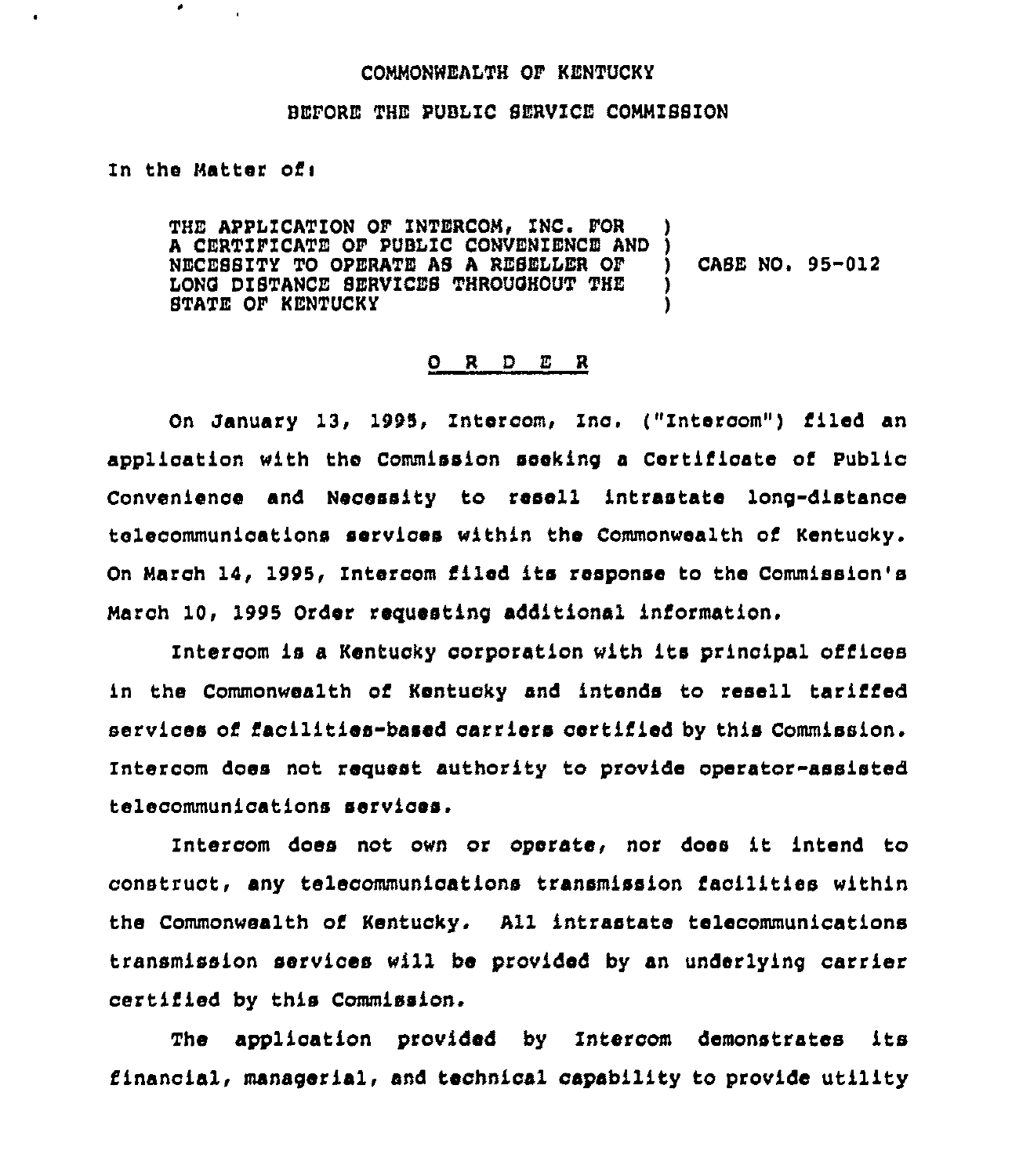service, The Commission finds that Intercom should be authorised to resell intrastate long-distance telecommunications services within the Commonwealth of Kentucky.

 $\bullet$ 

Intercom filed its proposed tariff on January 13, 1995. In response to the Commission's request for additional information, Intercom filed revised tariff sheets on March 14, 1995. The Commission finds that the rates proposed by Intercom, as revised on March 14, 1995, should be approved as the fair, just, and reasonable rates to be charged.

In Administrative Case No. 306<sup>1</sup> the Commission stated the importance of eliminating possible customer confusion arising from the name of the billing service, rather than the name of the provider of telecommunications services, appearing on the bill. Accordingly, Intercom should ensure that its name appears prominently on all bills issued to customers for services rendered.

The Commission, having considered the evidence of record and being otherwise sufficiently advised, HEREBY ORDERS thati

l. Intercom be and it hereby is granted authority to resell intrastate long-distance telecommunications services within the Commonwealth of Kentucky on and after the date of this Order.

 $\mathbf{1}$ Administrative Case No. 306, Detariffing Billing and Collection Services, Order Dated April 30, 1990.